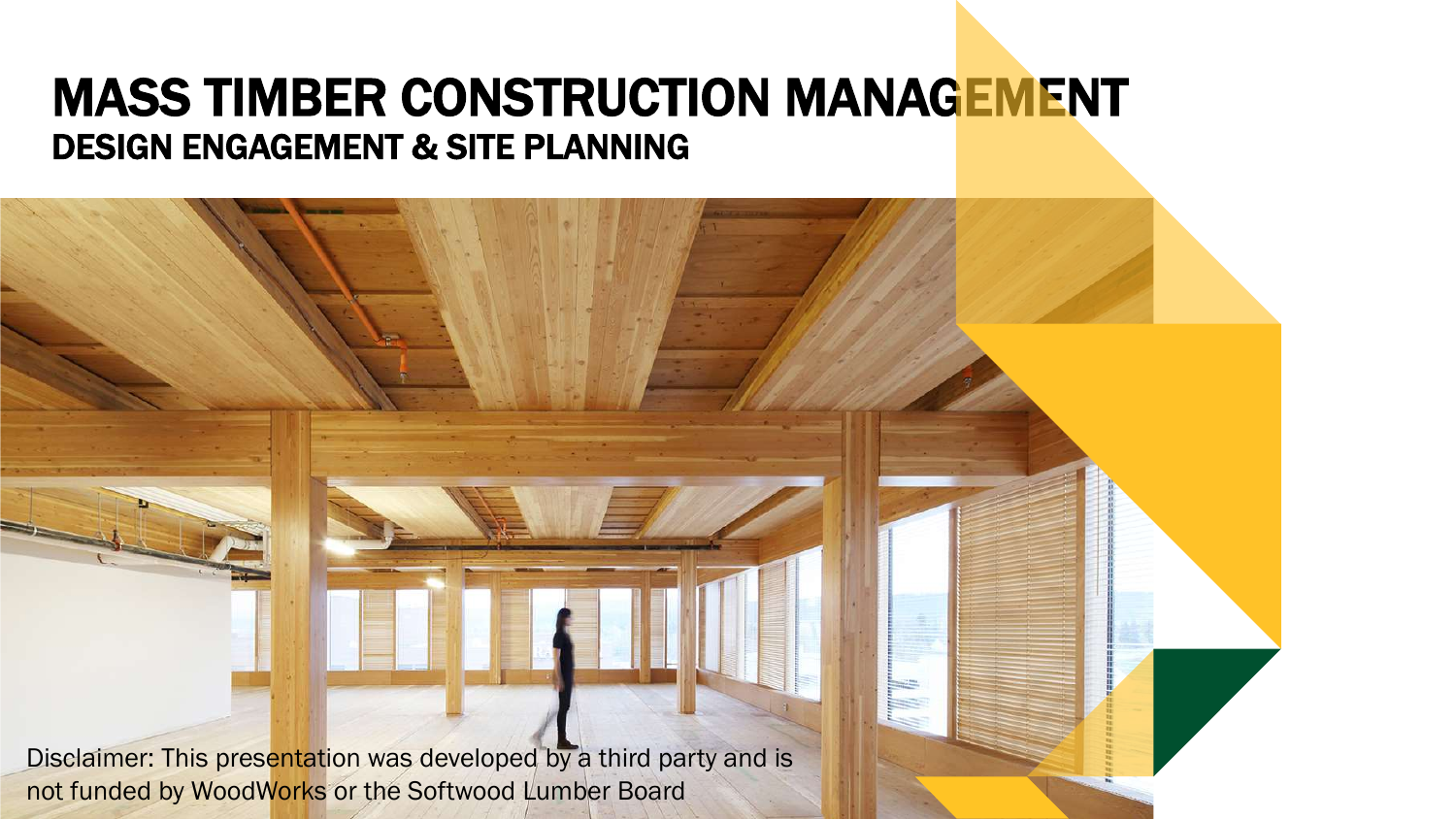# Building the Team

### Considerations:

- ❑ Procurement method
- ❑ Design phase
- $\Box$  Team experience with mass timber
- ❑ Understanding of current code
- $\Box$  Has a decision on the use of mass timber been made?

### Design-Assist Subcontractors:

- ❑ Mass timber supplier
- ❑ Mass timber erector
- ❑ MEP subcontractors

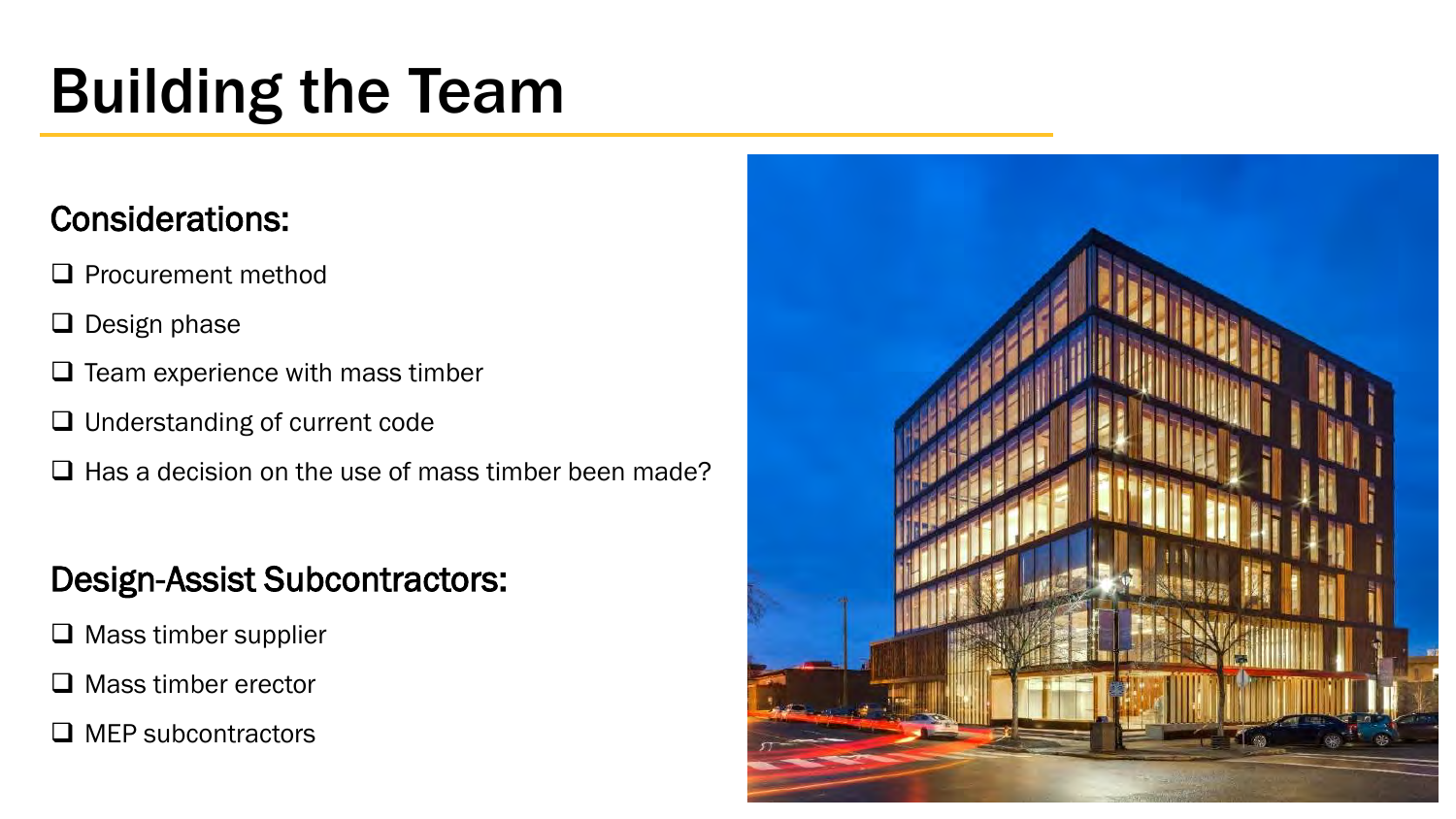# Cost Drivers

| <b>Superstructure Costs</b> | Mass Timber | <b>Concrete</b> | <b>Structural Steel</b> |
|-----------------------------|-------------|-----------------|-------------------------|
| Low Range                   | \$42/SF     | \$40/SF         | \$38/SF                 |
| High Range                  | \$75/SF     | \$54/SF         | \$48/SF                 |

\* Based on 2021 dollars in Denver, CO

### Superstructure Cost Drivers

- Construction type & fire rating
- Size & geometry of building
- Structural column grid
- CLT panel spans & thickness
- Panel size & shapes
- Depth of glulam beams
- Connection details
- Acoustic floor assembly
- Shear wall / core layout

#### Offsetting Factors – Beyond Superstructure

- Schedule reduction up to 40% faster on superstructure work
- Enhanced trade flow no re-shores
- Smaller foundations
- Reduced floor to floor height
- Reduction in ceiling finishes
- Smaller crane size
- Reduce temp heating costs (in cold climates)

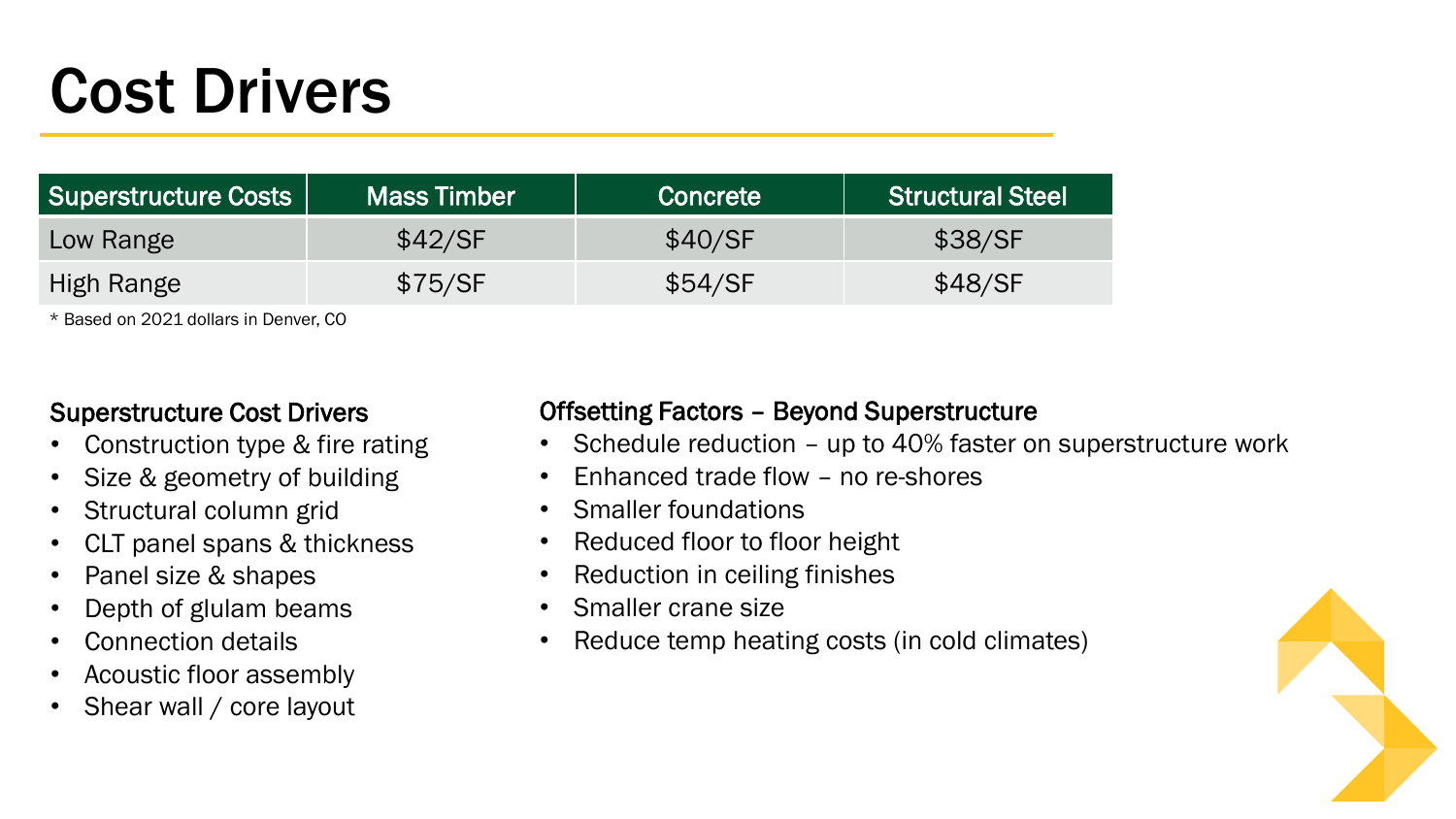# Structure Comparison

### Concept Pricing Considerations:

- ❑ Floor-to-floor height
- ❑ Structural grid & column spacing
- ❑ Footing/column quantity
- ❑ Foundation sizing & type
- ❑ Transfer slab/beams (i.e. U/G parking)
- ❑ Lateral resistance frame & shear walls
- ❑ Interior finishes
- ❑ Core & shell vs. fully built-out
- ❑ LEED/sustainability requirements
- ❑ Construction duration

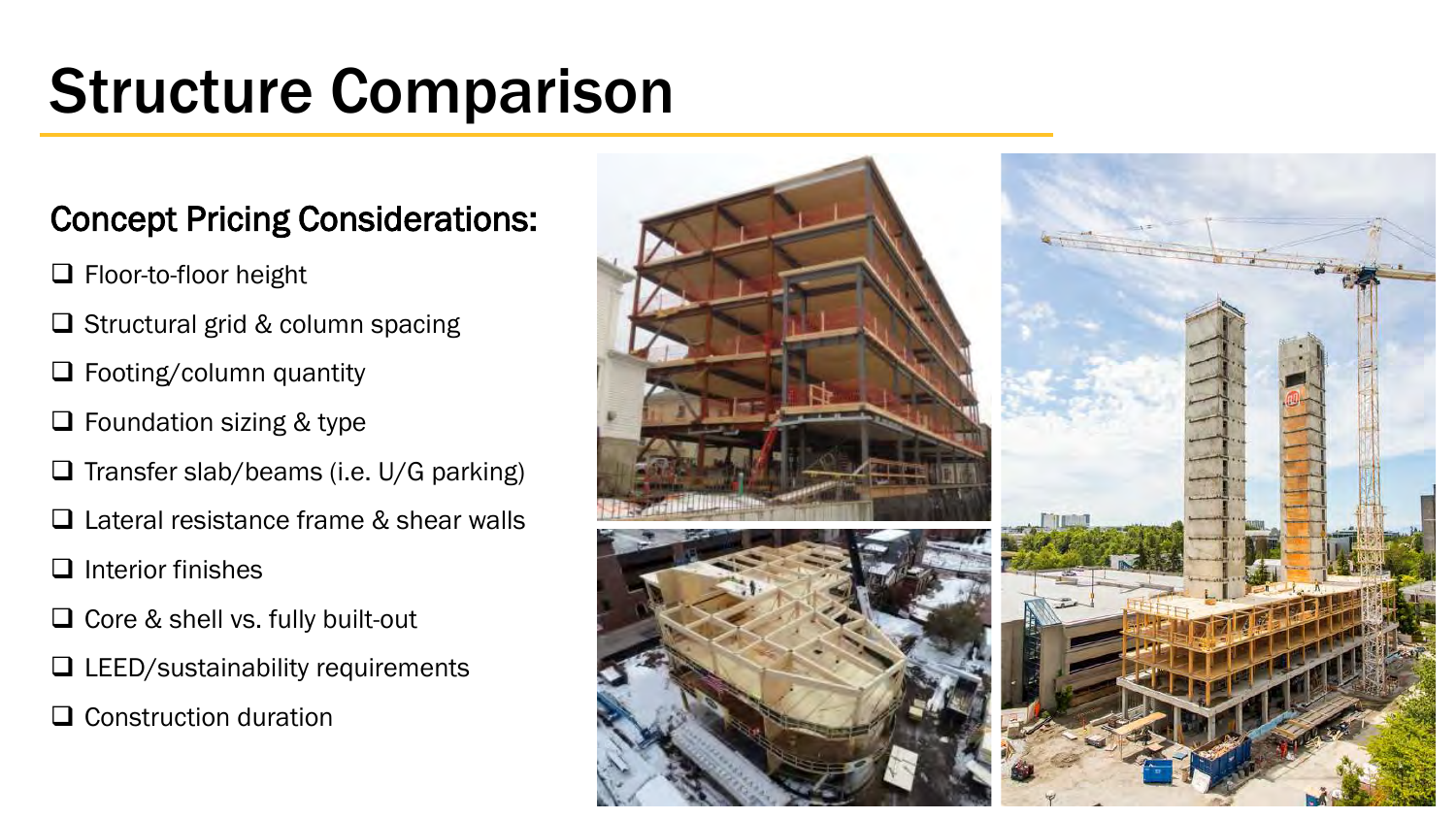# Impact of Construction Type

| <b>Location of Event Space</b> | Rooftop   | $1st$ Floor    |
|--------------------------------|-----------|----------------|
| <b>Construction Type</b>       | $III-A$   | $III-B$        |
| <b>Assembly Group</b>          | $A-3$     | $A-3$          |
| <b>Fire Resistive Rating</b>   | $1-Hr$    | Not required   |
| Connections                    | Concealed | <b>Exposed</b> |
| <b>CLT Panel Thickness</b>     | 5-Ply     | 3-Ply          |
| <b>Superstructure Cost/SF</b>  | \$65/SF   | \$53/SF        |

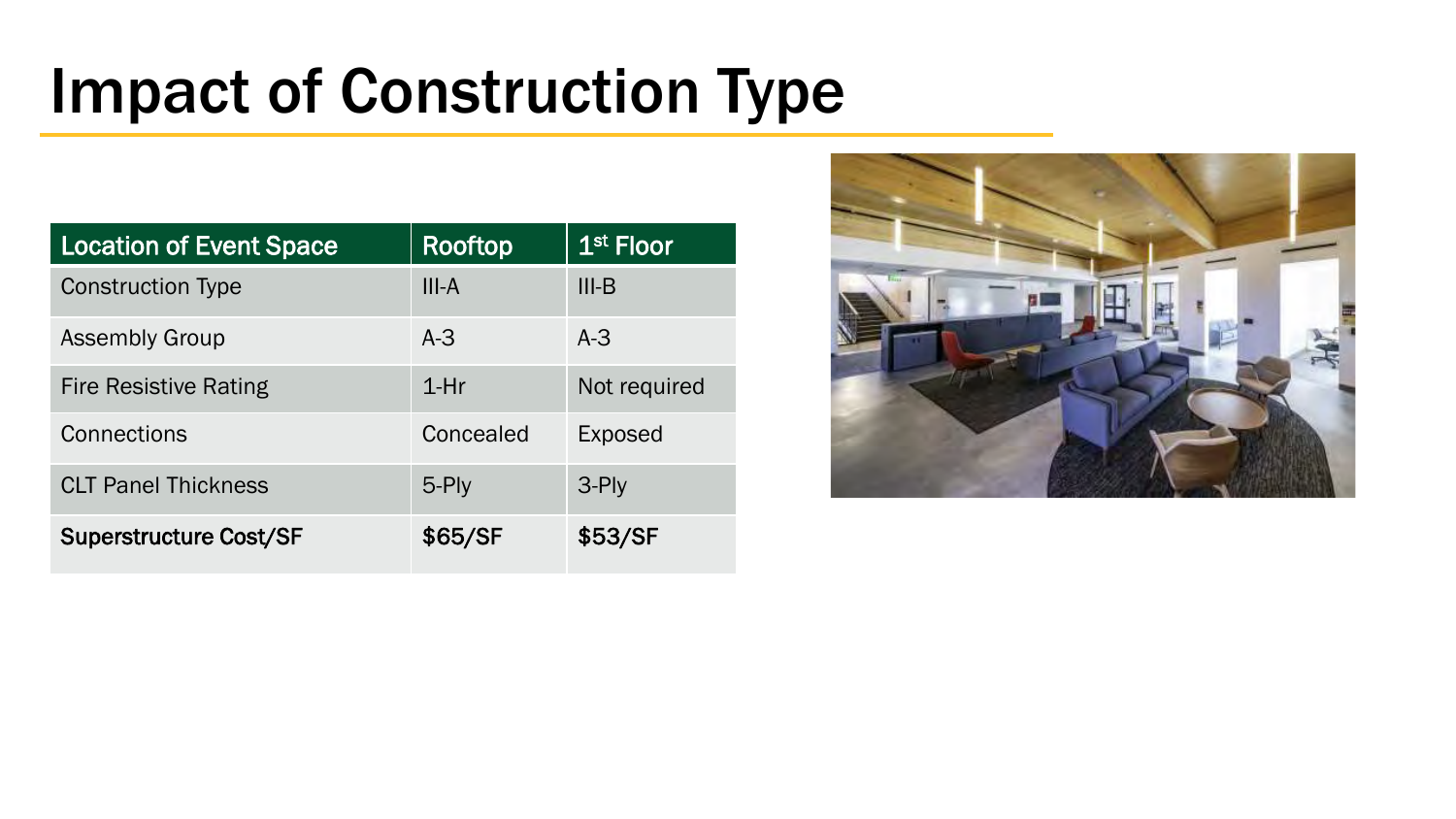# Impact of Construction Type

|                               | <b>Office &amp; Residential</b> | <b>Office Only</b> |
|-------------------------------|---------------------------------|--------------------|
| <b>Floors</b>                 | 9-stories                       | 8-stories          |
| <b>Building Height</b>        | $92' - 6''$                     | $80' - 6"$         |
| <b>Construction Type</b>      | $IV-B$                          | $IV-C$             |
| Occupancy                     | <b>B &amp; R-2</b>              | B                  |
| <b>Fire Resistive Rating</b>  | $2-Hr$                          | $2-Hr$             |
| <b>Exposed Ceilings</b>       | 30%                             | 100%               |
| Connections                   | Concealed                       | Concealed          |
| <b>CLT Panel Thickness</b>    | 5-Ply                           | 3-Ply              |
| <b>Superstructure Cost/SF</b> | \$77/SF                         | \$62/SF            |

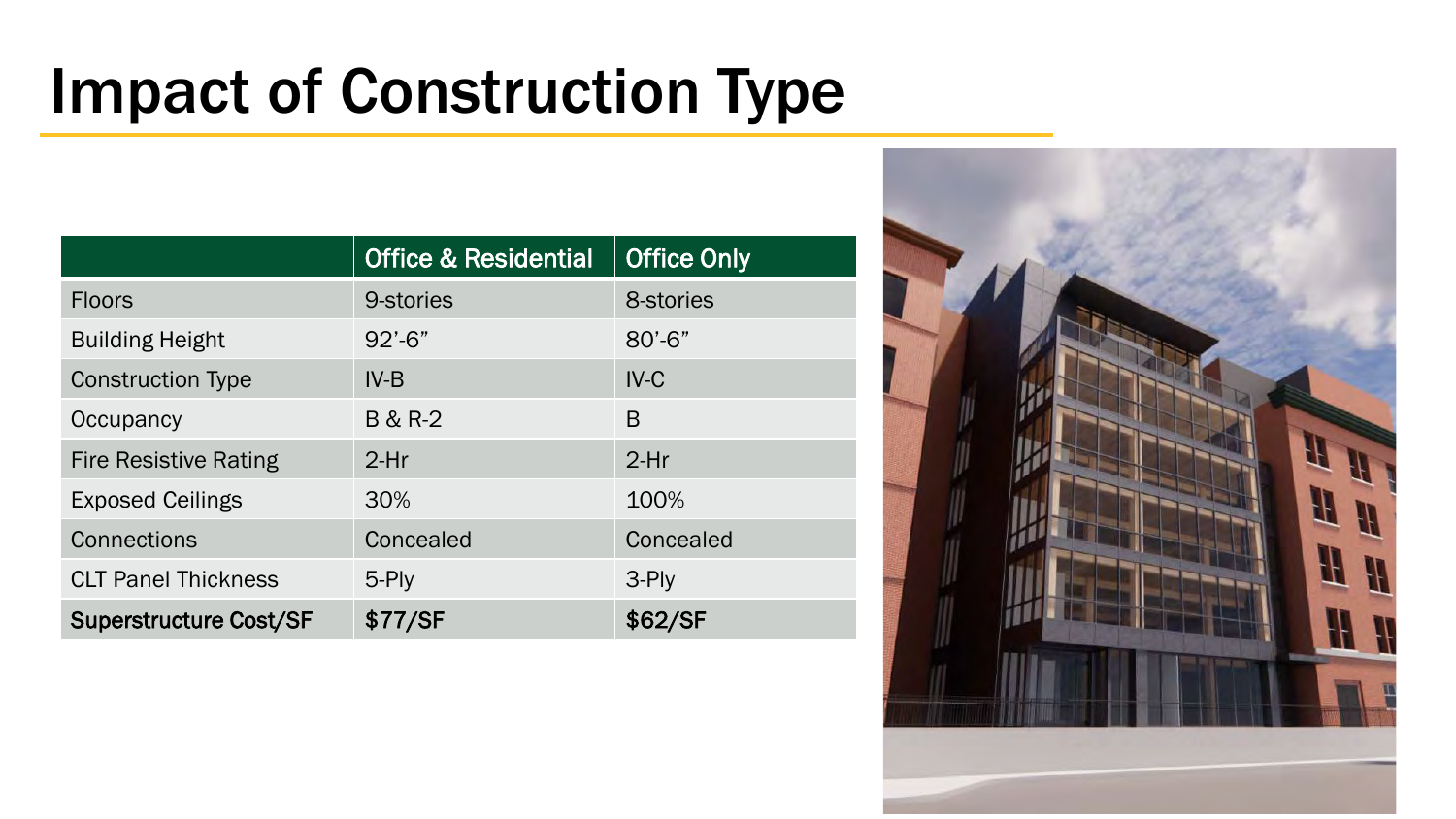# Manufacturer Selection

- ❑ Domestic vs. International Sourcing
- ❑ Varying Panel Fabrication Size Limits
- ❑ Engineering Support
- ❑ Panel Width Shipping Constraints Land vs. Sea
- ❑ Proximity to Jobsite / Shipping Costs
- ❑ Supplier Only vs. Turn-Key
- ❑ Sustainability FSC vs. SFI Certification
- ❑ Aesthetic Considerations
- ❑ Wood Species & Stains

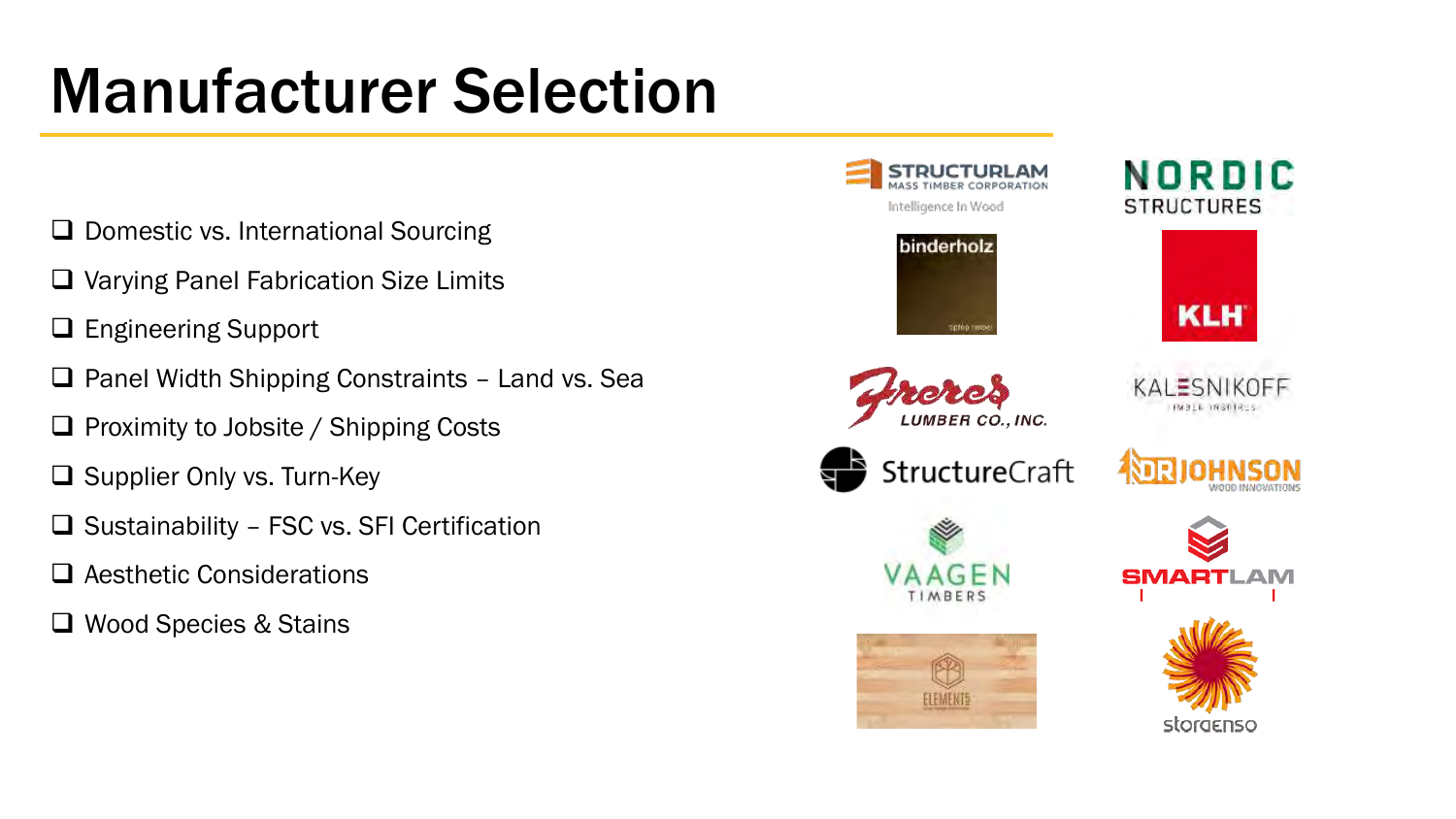## Procurement Best Practices



❑ Early Go/No-Go Decision on Mass Timber ❑ Design-assist involvement ❑ Early supplier selection vs. competitive bid ❑ Optimize structural grid with supplier input ❑ Maximize time for design coordination ❑ Shop drawing release ❑ MEP coordination □ Fabrication lead time ❑ Constructability reviews ❑ Transfer of Revit model to contractor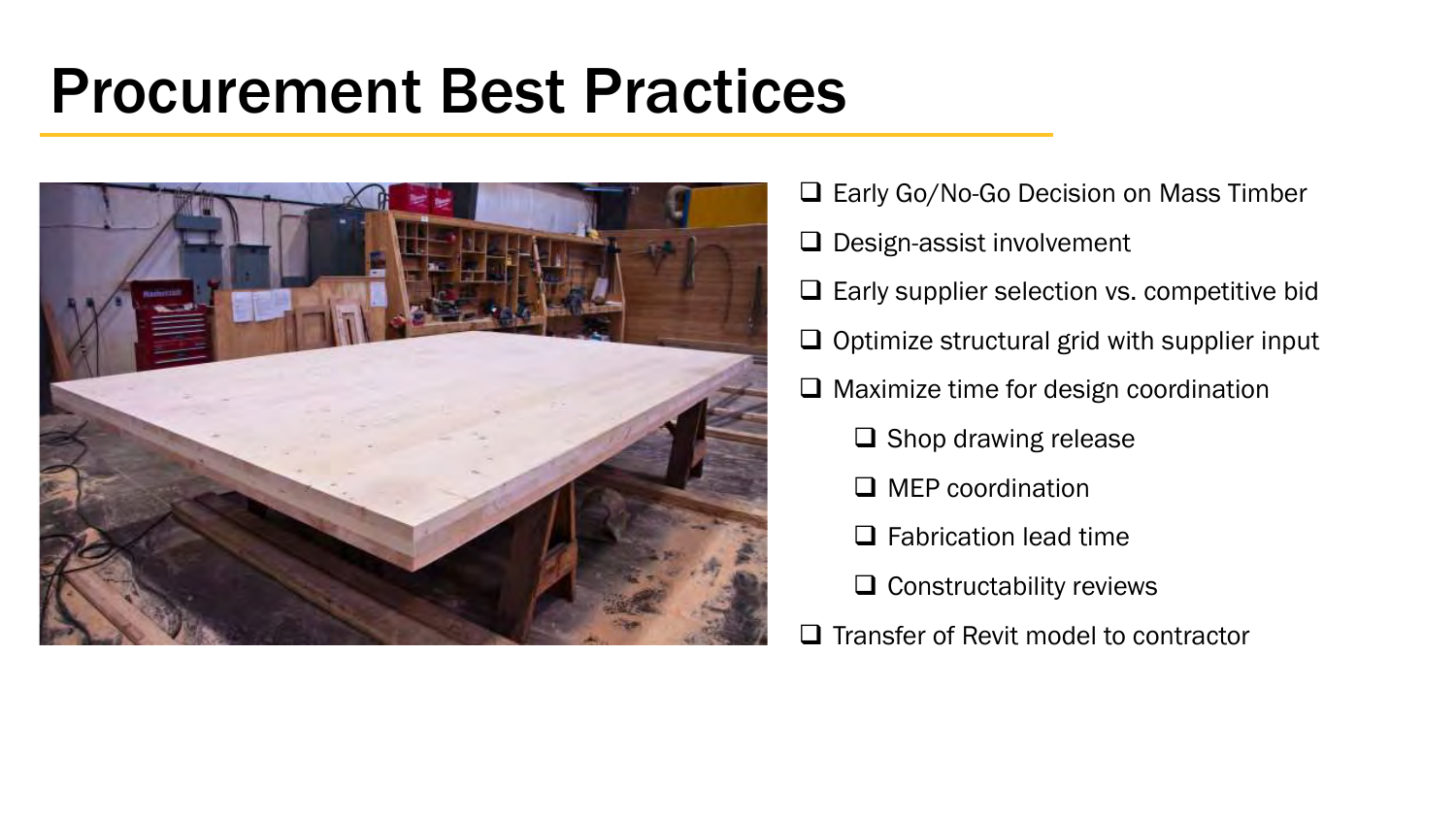# MEP Coordination





Raised Access Flooring **Contract Contract Contract Contract Contract Contract Contract Contract Contract Contract Contract Contract Contract Contract Contract Contract Contract Contract Contract Contract Contract Contract**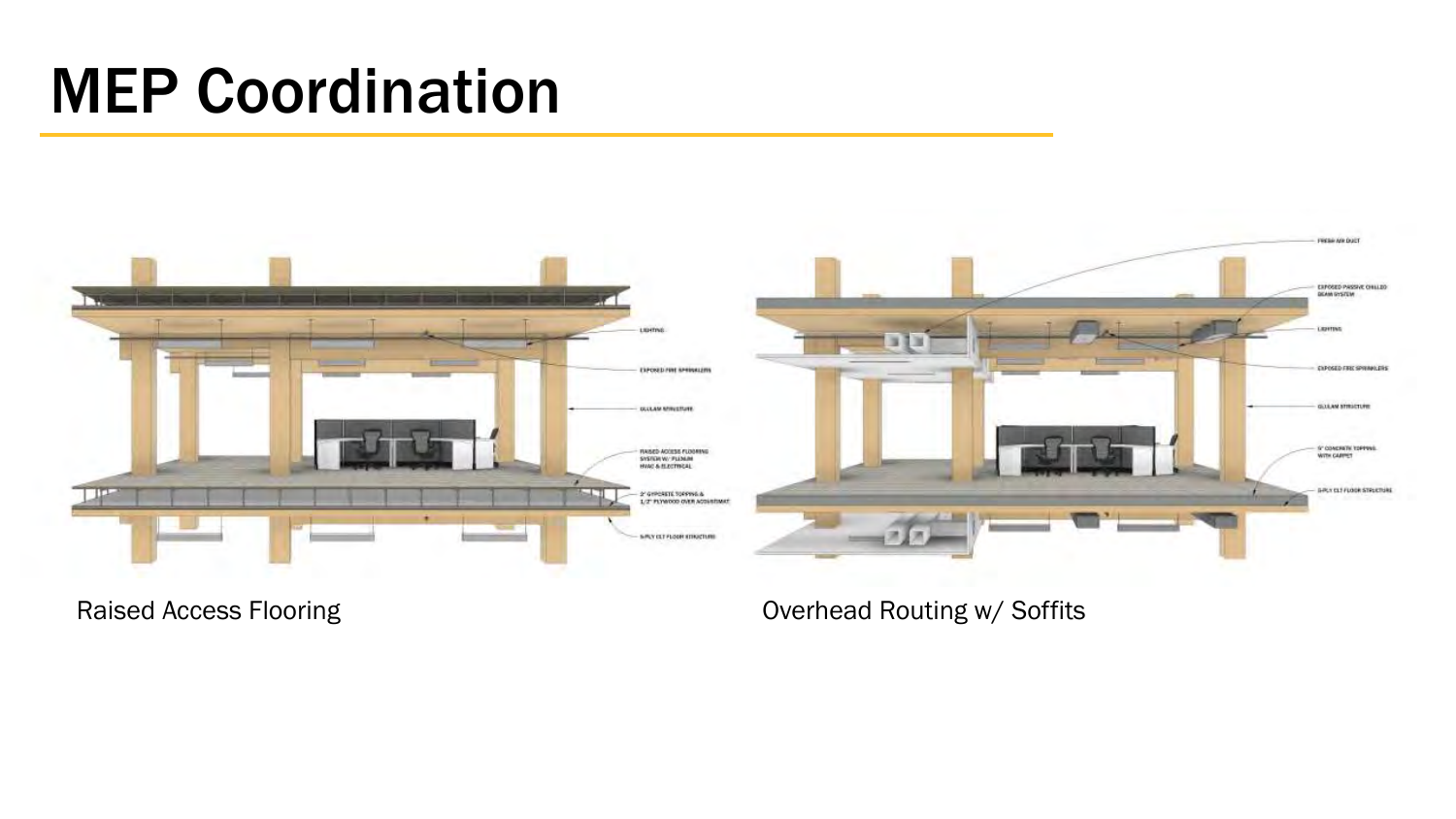## Case Study: Wood Innovation & Design Center

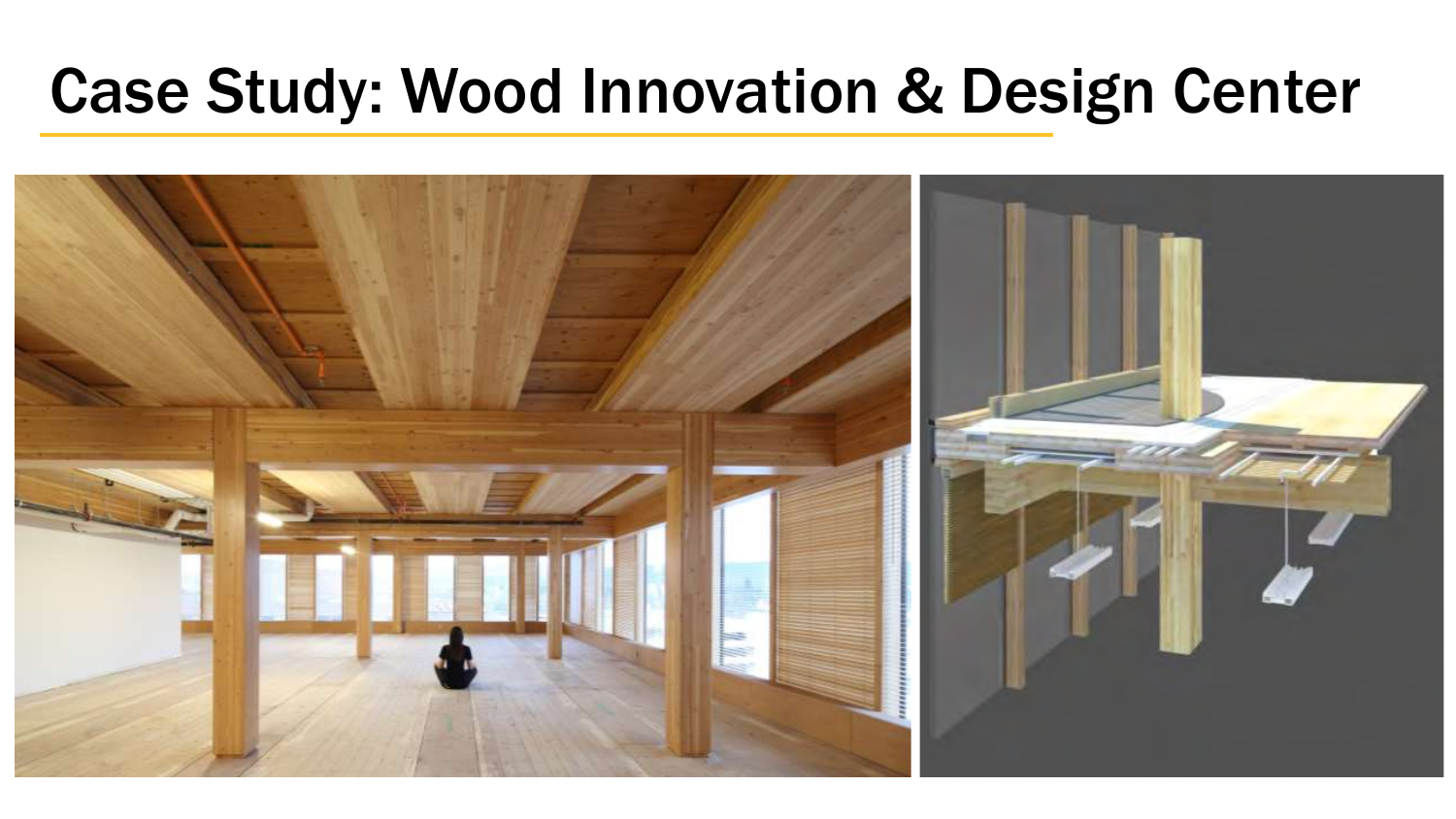# Case Study: CSU Pavilion at Laurel Village

1<sup>st</sup> CLT project in Colorado (2014) LEED Platinum certification

❑No topping slabs at floor assembly ❑Rigid insulation at roof assembly ❑Long span, exposed ceilings ❑Extensive use of mockups



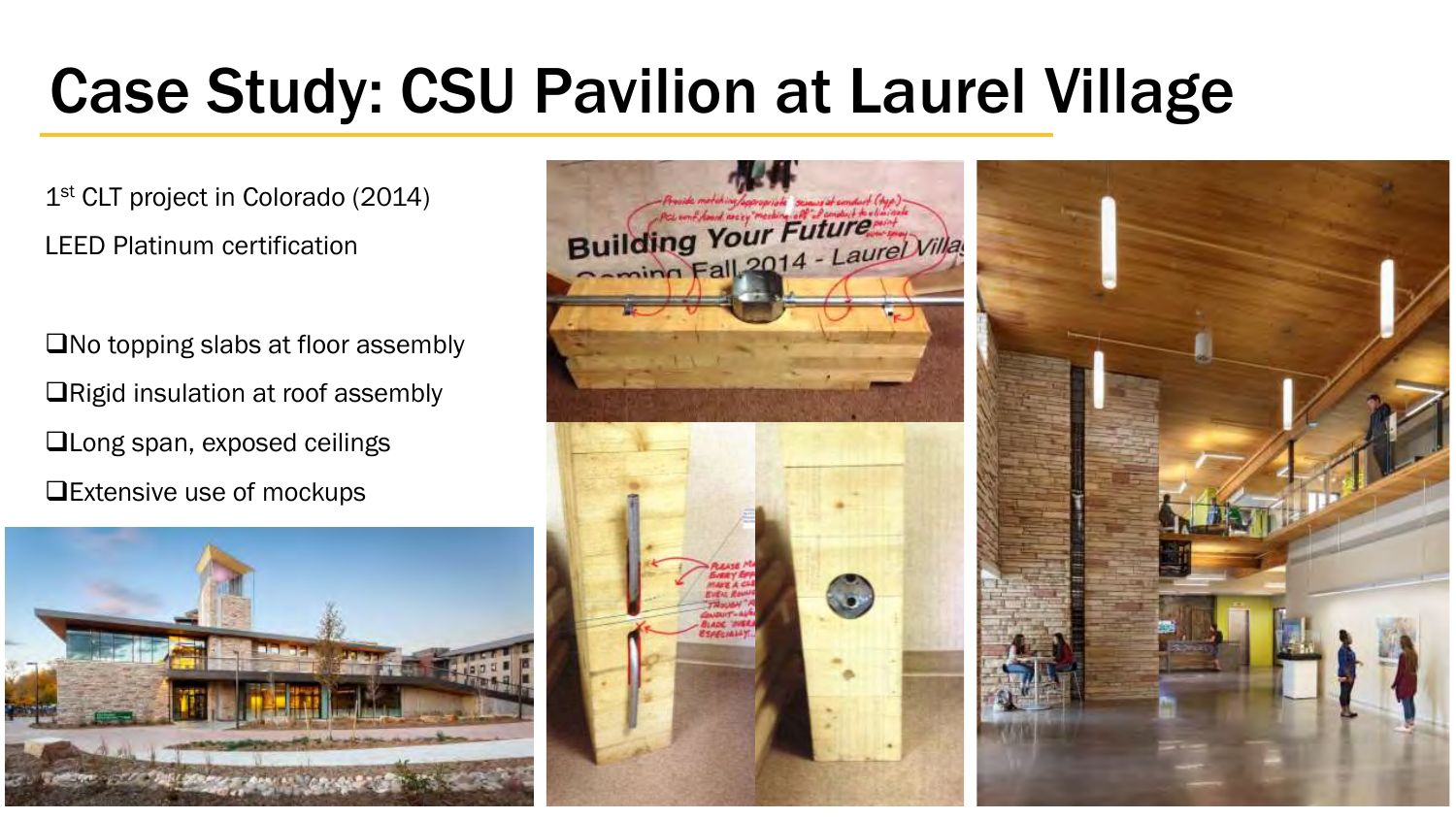# Case Study: DU Burwell Center

### Challenge: No exposed conduit!

- ❑ Well defined space programming
- ❑ Originally explored access flooring
- ❑ 3" topping slabs at floor & roof assembly
- □ 3D model <u>ALL</u> conduit
- ❑ Penetration overlay with CLT shop drawings
- ❑ Strategic placement of soffits & ceilings
- ❑ Topping slab reinforcing

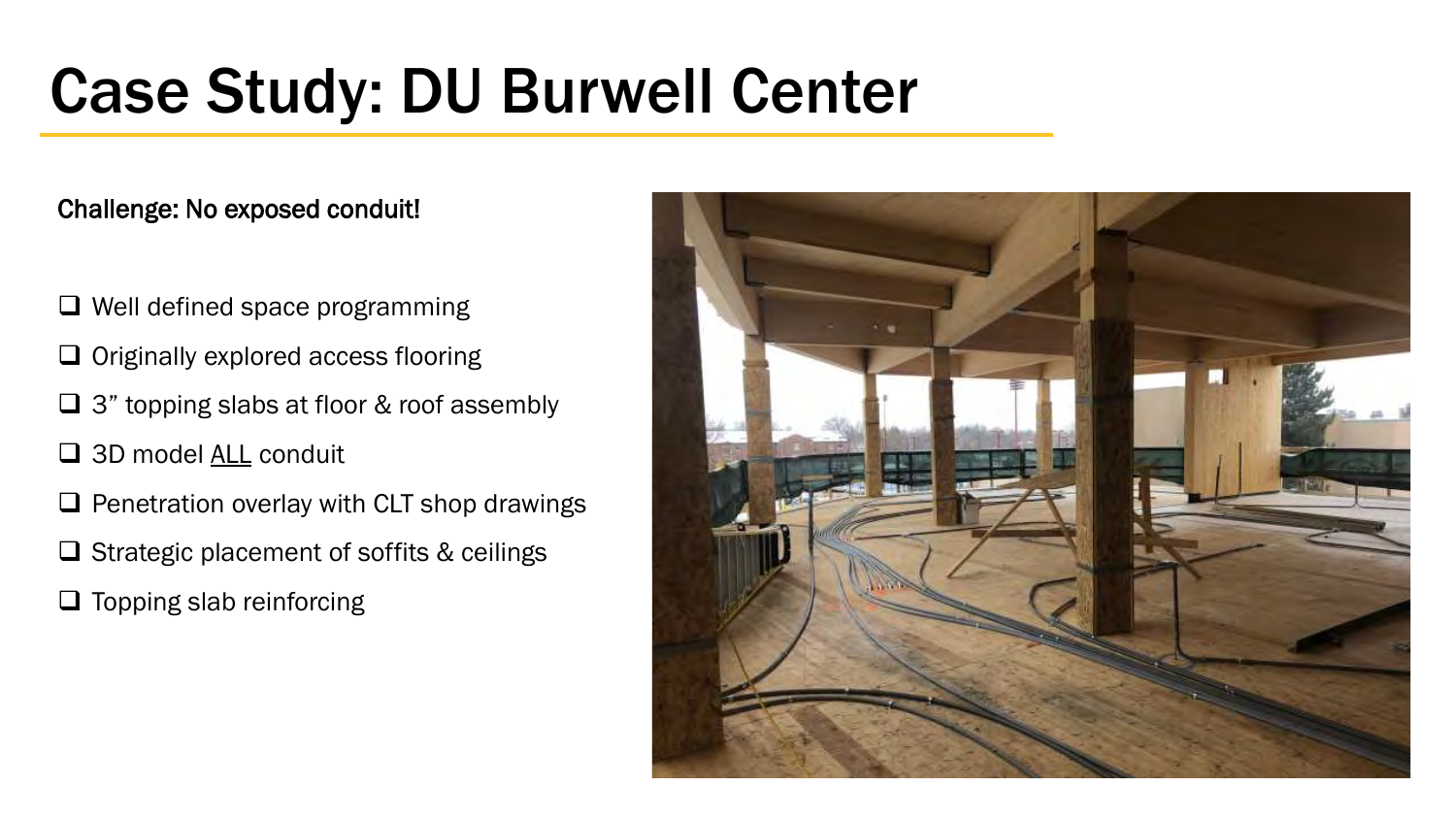# MEP Coordination: Best Practices

- ❑ Identify aesthetic MEP routing goals early
- ❑ Determine extent of flexibility required
- ❑ Early transfer of REVIT model
- ❑ Prioritize MEP penetration coordination
- ❑ Consolidate MEP in soffits/ceilings
- ❑ Maximize shop penetrations made with
	- CNC machine in factory
- ❑ Minimize field penetrations

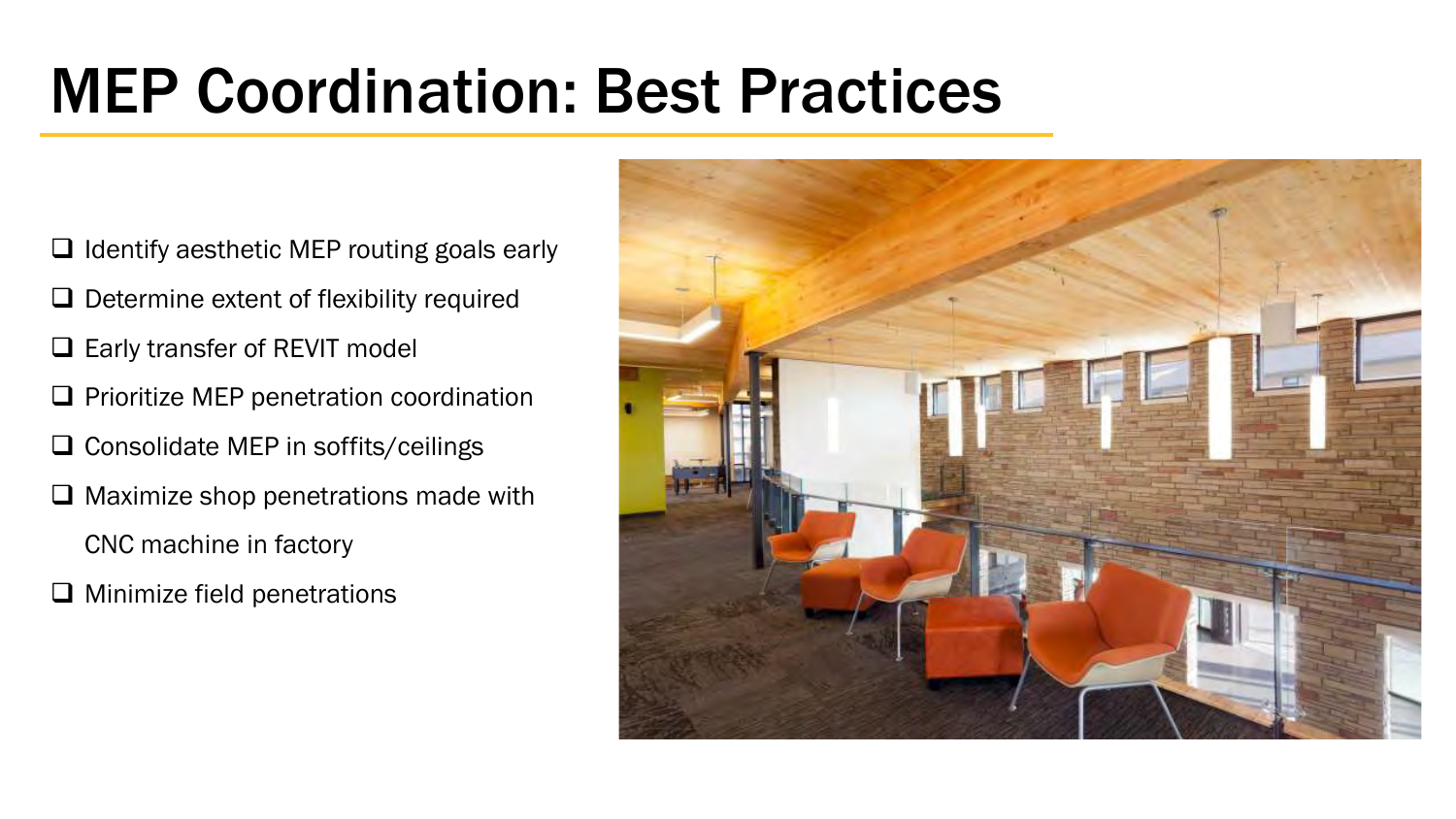# Critical Early Design Decisions

- ❑ Structure type
- ❑ Structural grid
- ❑ Select mass timber supplier
- ❑ Building height
- ❑ Construction type
- ❑ Fire Resistance Rating
- ❑ Occupancy Classification
- ❑ MEP systems
- ❑ MEP routing goals
- ❑ Floor-to-floor height

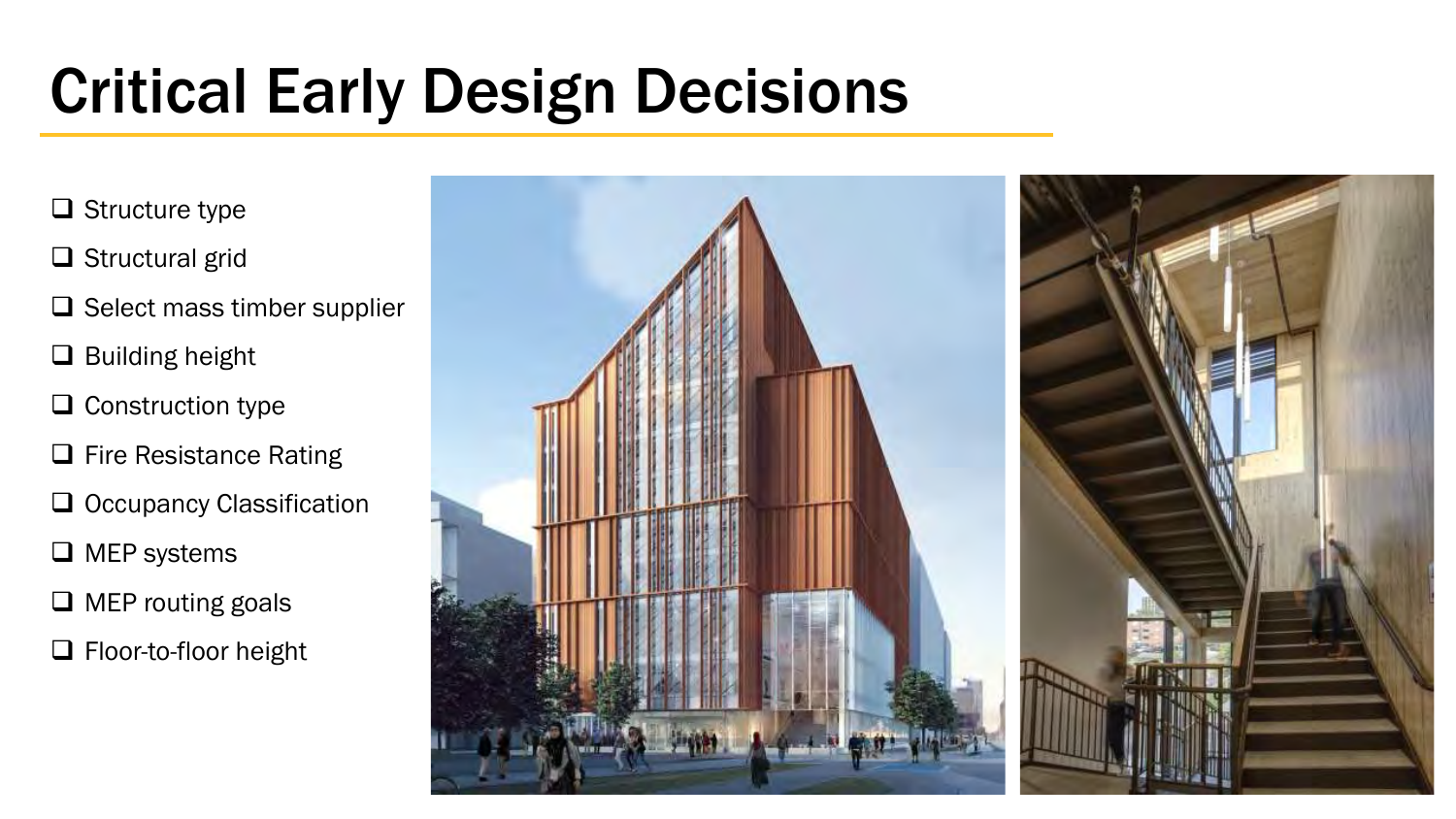## Construction Tolerances



Dissimilar structural material tolerances

- Allowable tolerances ACI, AISC
- Steel:  $+/- 1/2"$
- Concrete:  $1/4$ " in 10 ft., up to 1'
- Mass Timber: 1/16"

#### Quality Control

- Build tolerance into the interface detail
- Base plate layout & verification
- Overlay field scan with 3D model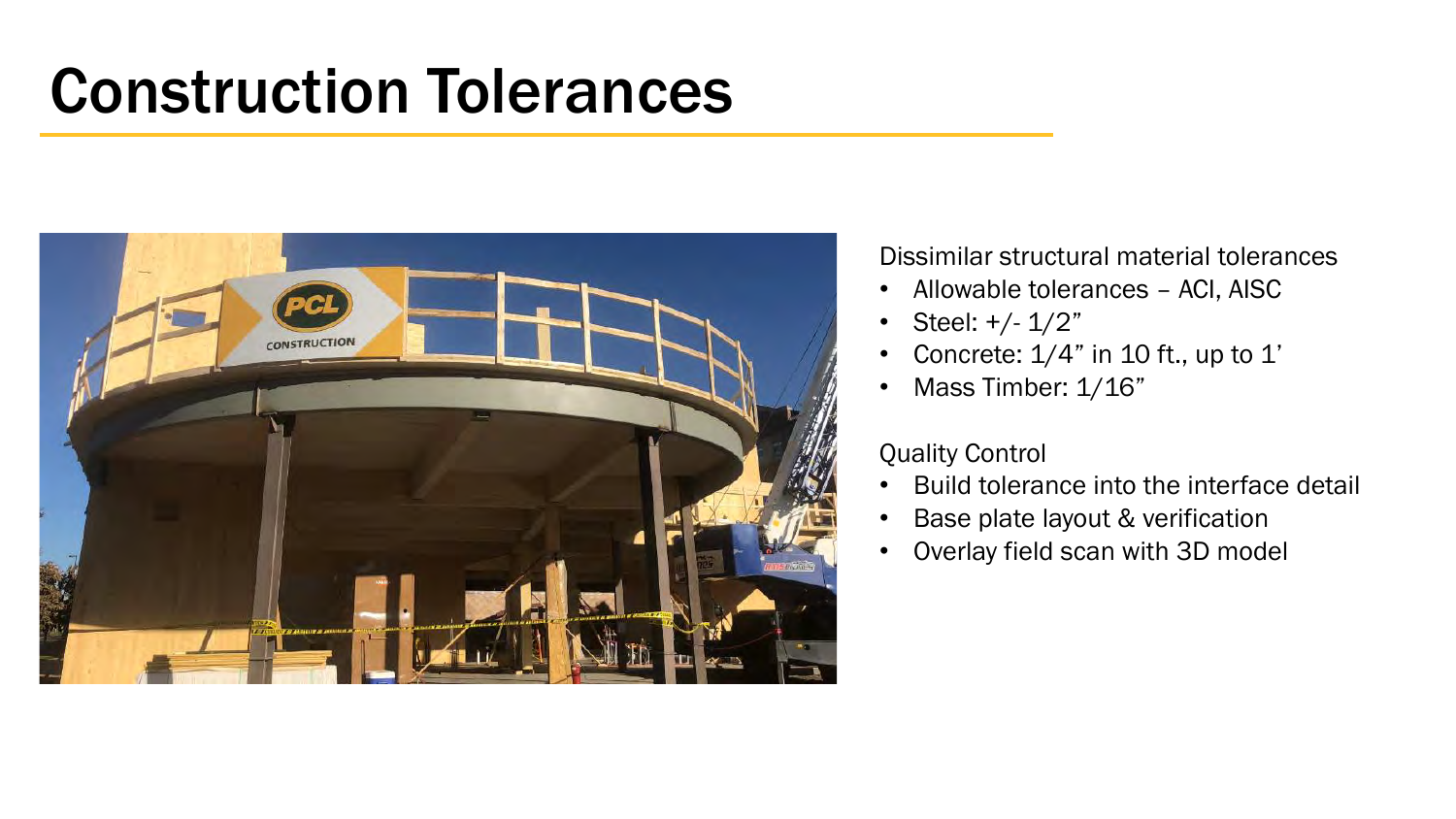# Erection Sequence

- Shear wall bracing plan
- Early establishment of diaphragm lock the building in
- Coordination w/ Just-in-Time material delivery
- Ensure erection sequence aligns with details



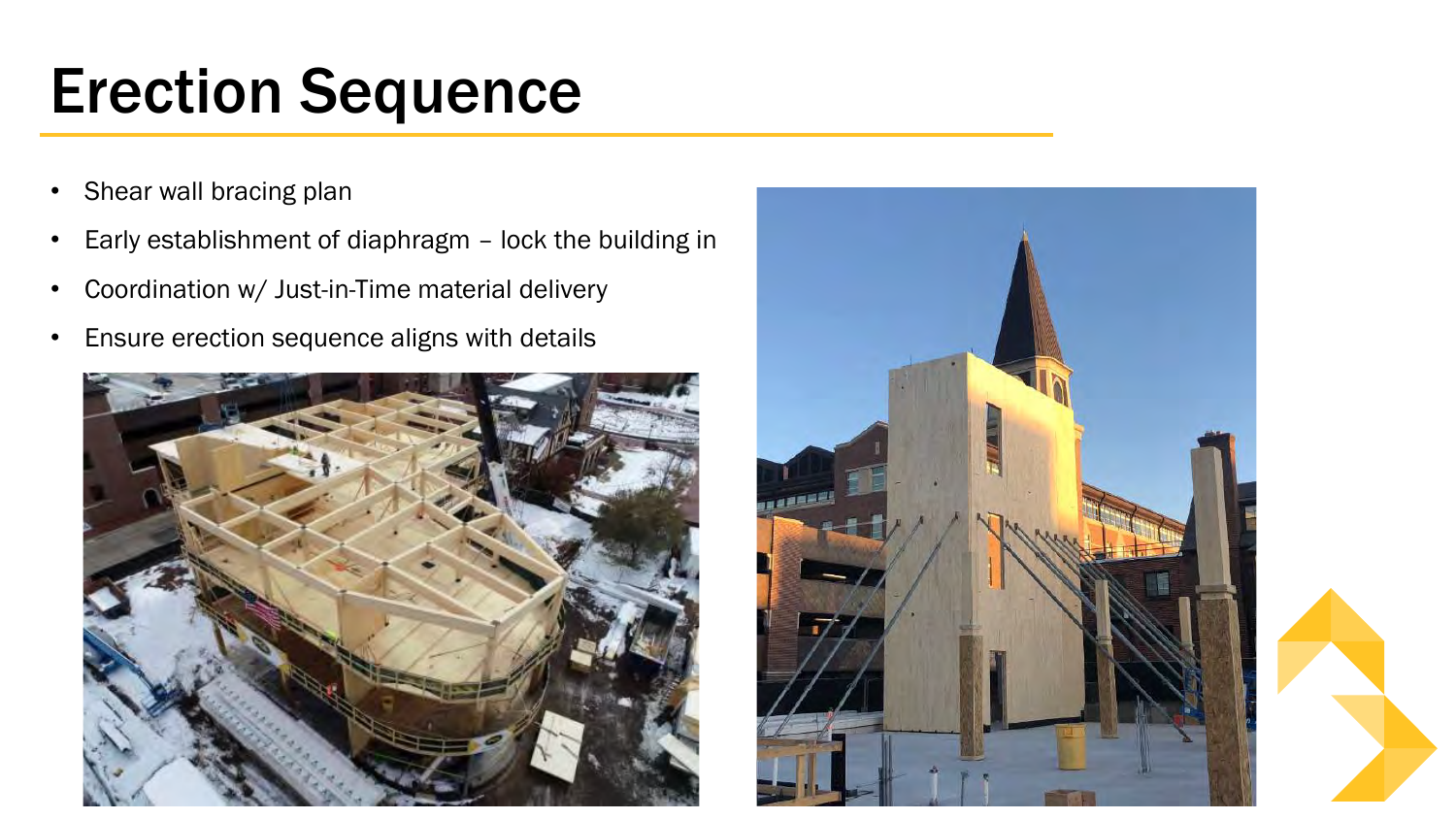# Site Logistics



#### Targeted Goals:

- Pick CLT panels directly off the trailer
- Eliminate double-handling
- Eliminate onsite storage of material

### Best Practices

- Align erection and fabrication sequence
- Optimize lay down area & crane placement
- Onsite vs. Offsite Marshalling Yard